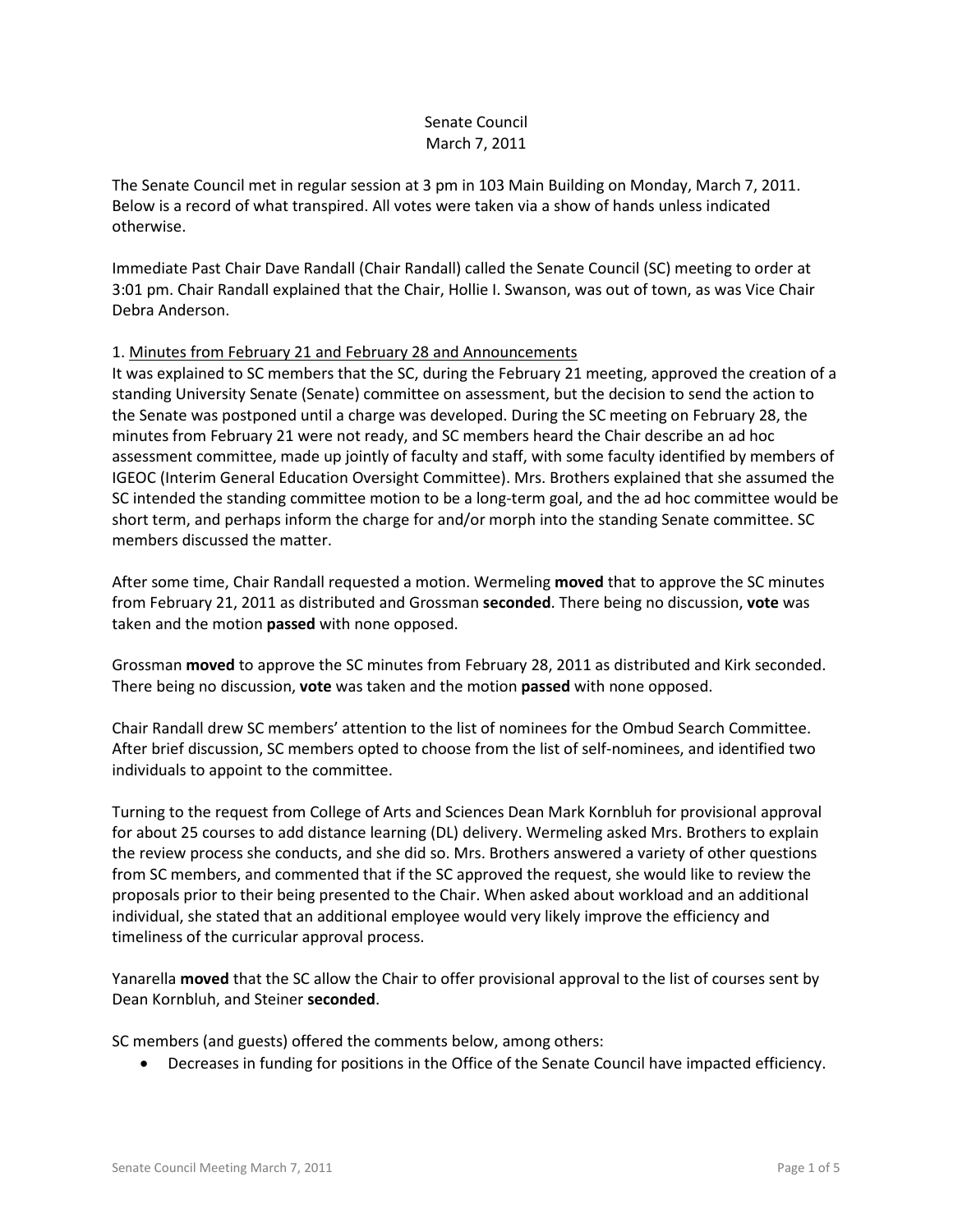- Approving the request amounted to "kicking the can down the road" when it comes to the effectiveness or lack thereof of the current curricular approval process.
- If an electronic document handling system were to be successfully implemented, as well as a deadline by which items would be processed by a certain date, the process would be vastly improved. (Associate Provost for Undergraduate Education Mike Mullen, guest)
- While needing to be fixed, any errors identified after provisional approval was granted could be addressed afterwards without too much difficulty. (Provost's Liaison Greissman)
- The Chair should communicate that the SC will not look kindly upon any future bulk requests for approval – movement through the curricular approval process should be considered when making plans.
- Some of the errors described (actual examples) could result in a significant change to the course, which faculty should weigh in on prior to approval.
- Offering provisional approval places a false priority on some courses, over other courses.

After about 20 minutes or so, a **vote** was taken on the **motion** that the SC allow the Chair to offer provisional approval to the list of courses sent by Dean Kornbluh. The motion **passed** with one opposed.

Wermeling **moved** that no further new items be offered provisional approval during the spring semester. Wasilkowski **seconded**. After brief discussion, Wermeling **amended his motion** to **move** that all future curricular proposals be reviewed in the order in which they are received. Wasilkowski **seconded** the amended motion.

SC members discussed the motion. Some spoke in favor of it, and a few were concerned that the motion improperly restricted the authority of the SC Chair. Afterwards, a **vote** was taken and the motion **failed** with three in favor and five opposed.

Wermeling **moved** that Mrs. Brothers report back to the SC in about six weeks on the status of courses received from the Undergraduate Council (UC) that have yet to be approved by the Senate, as well as the date the UC received the proposal, and the date the UC forwarded it to the Office of the Senate Council, ordered first by when the courses were received by the UC, and then by course prefix. Wasilkowski **seconded**.

After brief discussion, a **vote** was taken and the motion **passed** with none opposed.

Moving to other announcements, Chair Randall commented that a narrative description of Senate and trustee election eligibility was sent to the Office of the Senate Council by Davy Jones, chair of the Senate's Rules and Elections Committee. Chair Randall asked for a motion to approve its posting online.

Grossman **moved** that the narrative description of Senate and trustee election eligibility be posted on the Senate's website, and Wermeling **seconded**. There being no discussion, a **vote** was taken and the motion **passed** with none opposed.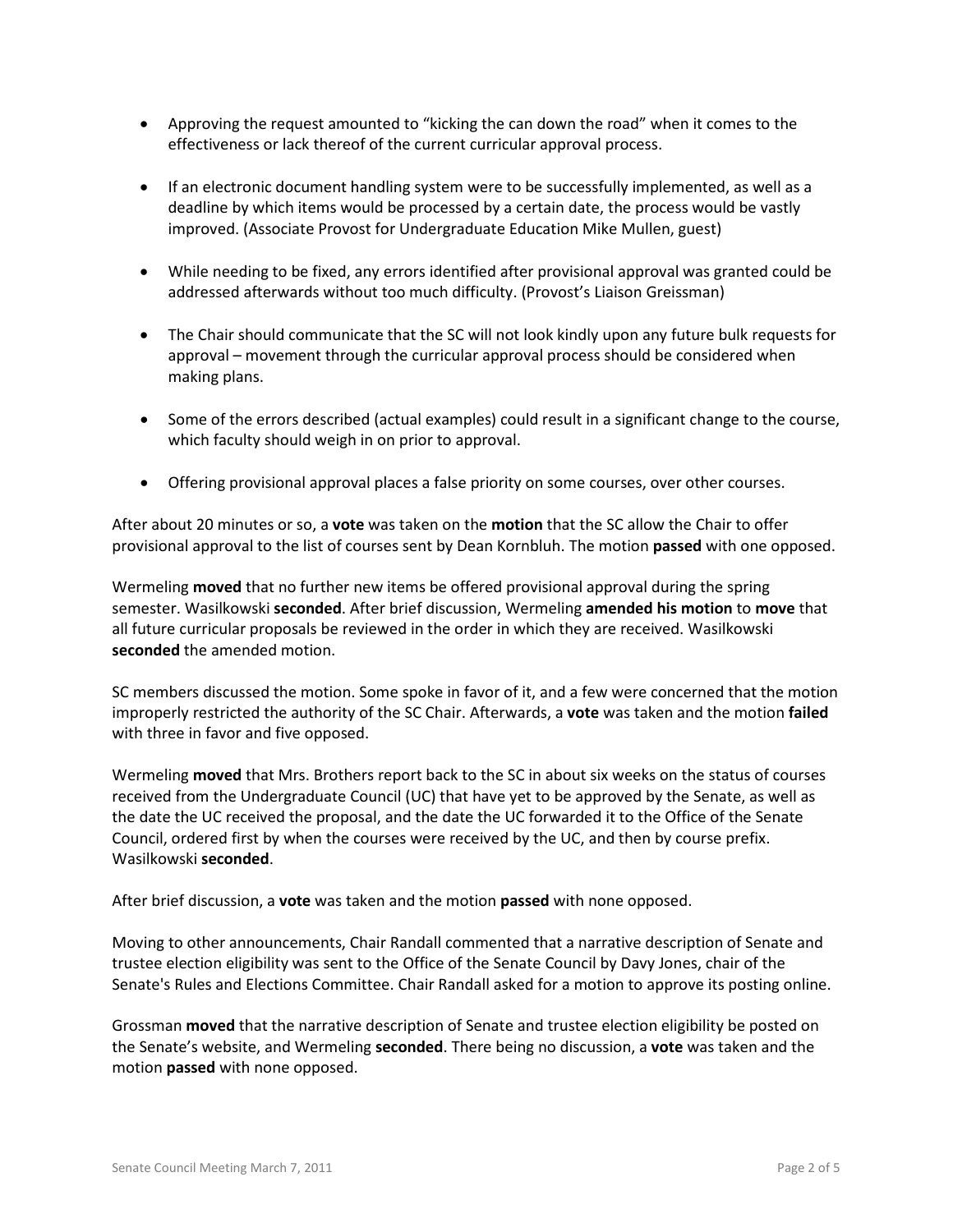# 2. Old Business

a. Action Items

Chair Randall suggested that, due to the time, unless someone wished to specifically discuss an action item, the SC move to the next agenda item. There were no objections.

# 3. Committee Reports

Senate's Admissions and Academic Standards Committee - Alison Davis, Chair

a. Proposed New Grade Type, College of Pharmacy

Both Alison Davis and the contact person were unable to attend, so Wermeling explained the proposed new grade type within the College of Pharmacy (Pharmacy). In response to a question from Grossman, Mrs. Brothers explained that the proposed "pass with honors" grade was limited to Pharmacy practice experience courses. A few SC members asked questions, which Wermeling answered.

Wasilkowski **moved** to approve the proposed new grade type for Pharmacy practice experience courses in the College of Pharmacy, effective fall 2011. Kirk **seconded**. There being no further discussion, a **vote** was taken and the motion **passed** with seven in favor, one opposed and one abstention.

### 4. Proposed Changes to *Administrative Regulations 6:10* ("Hazing")

Those present introduced themselves, including guests Keith Ellis (Assistant Dean of Students), David Lowe (Interfraternity Council), Todd Cox (Assistant Director of the Center for Student Involvement) and Marcy Deaton (Associate General Counsel).

Guests and SC members engaged in a lengthy discussion about the proposed changes to *Administrative Regulations 6:10* ("Hazing"). Among others, the concerns below were expressed.

- The language about what constitutes hazing is overly vague, and could be construed to mean anything done in the privacy of one's home.
- The mixing of criminal activities with non-criminal activities in the list of hazing examples is troublesome.
- Members of the University community should not be made complicit in hazing for failing to report an event.
- "Organizations" should specifically be added, even if organizations are made up of "individuals," which are listed.

It was evident that SC members were disinclined to endorse the language as currently proposed.

Due to the time, Chair Randall asked Deaton if the discussion on agenda item number five ("Proposed New *Administrative Regulation 1:6* ("Formulation and Issuance of University Regulations") could be postponed, and she said that was acceptable.

#### 7. Tentative Senate Agenda for March 21, 2011

SC members made the following changes to the tentative Senate agenda for March 21, 2011:

• Remove Parliamentarian report.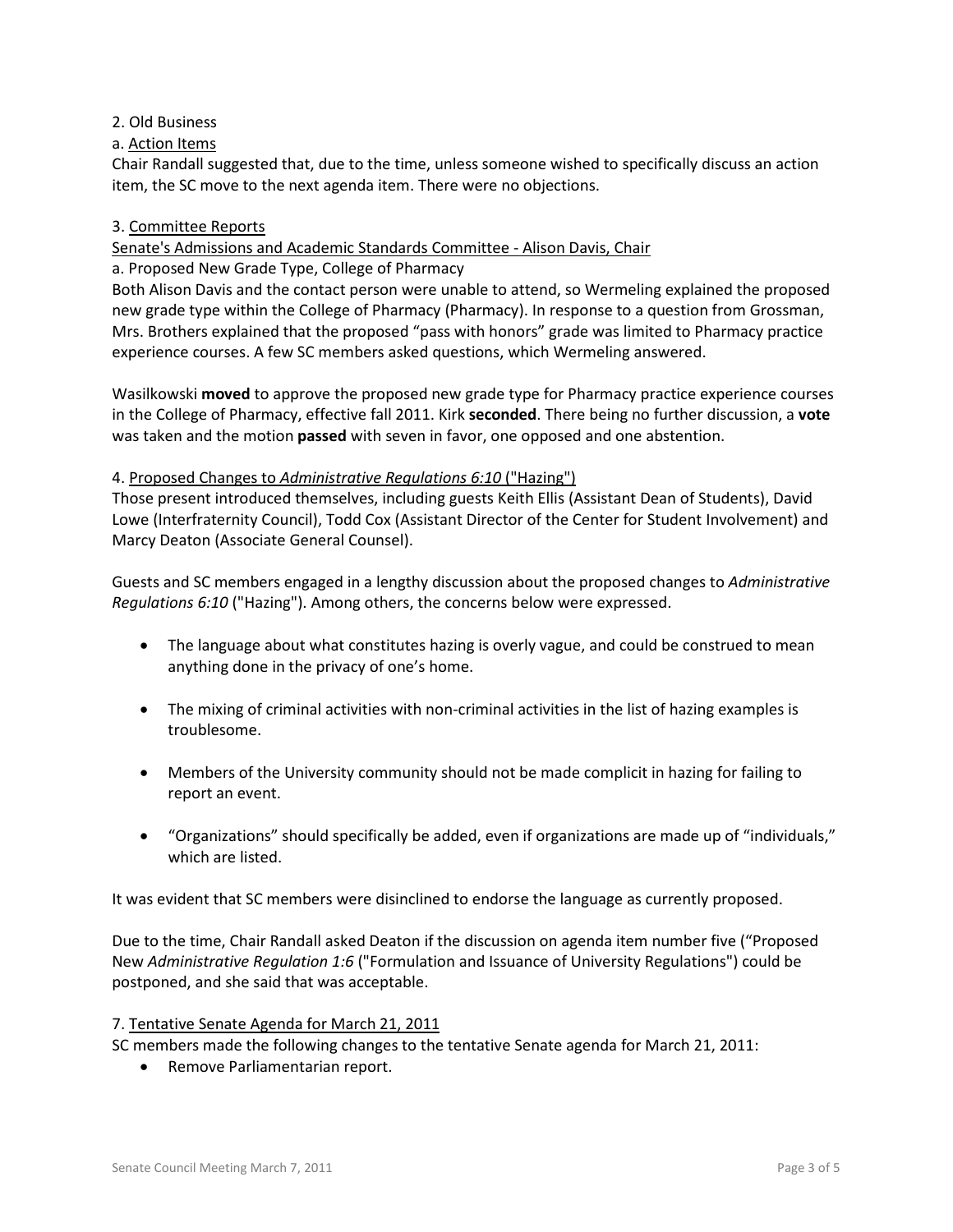- Move items 2f ("UAB Report Joe Fink, UAB Hearing Officer") and 2g ("UK Faculty Athletics Representative to the SEC and NCAA Report - Joe Fink") to come after the August 2010 KCTCS Degree List.
- Move item number eight ("August 2010 KCTCS Candidate for Credentials") to come immediately after Committee Reports.
- Remove item number six ("Proposed Changes to *Administrative Regulations 6:10* ("Hazing")").
- Remove item number seven ("Proposed New *Administrative Regulation 1:6* ("Formulation and Issuance of University Regulations")").

There being no further discussion, Grossman **moved** to approve the tentative Senate agenda for March 21, 2011 as amended, and Yanarella **seconded**. There being no further discussion, a **vote** was taken and the motion **passed** with none opposed.

# 8. QEP Topic - Deanna Sellnow and Diane Snow

Guests Deanna Sellnow (CIS/Communication) and Diane Snow (ME/Anatomy and Neurobiology) offered a brief presentation. At the end of their presentation, Grossman **moved** that the Senate Council endorse the chosen topic of MCXC ("multi-modal communication across the curriculum") and Wasilkowski **seconded**. There being no discussion, a **vote** was taken and the motion **passed** with none opposed.

### 6. Senate Assessment Issues - Associate Provost for Undergraduate Education

Associate Provost for Undergraduate Education Mike Mullen explained ongoing assessment efforts on campus. He said that Gen Ed would allow for regular evaluation and assessment against rubrics. The rubrics will be developed by three-person teams for each of the four Learning Outcomes. Aside from the general need to assess Gen Ed, SACS (Southern Association for Colleges and Schools) has assessment criteria that must be met.

The meeting was adjourned at 5:02 pm. [The Action Items are part of the minutes, but fall at the end of the document.]

> Respectfully submitted by Dave Randall, Immediate Past Chair

SC members present: Blonder, Grossman, Kirk, Nokes, Peek, Randall, Steiner, Thelin, Wasilkowski, Wermeling and Yanarella.

Provost's Liaison present: Greissman.

Guests: Todd Cox, Marcy Deaton, Keith Ellis, Mike Mullen, Catherine Seago

Prepared by Sheila Brothers on Friday, March 25, 2011.